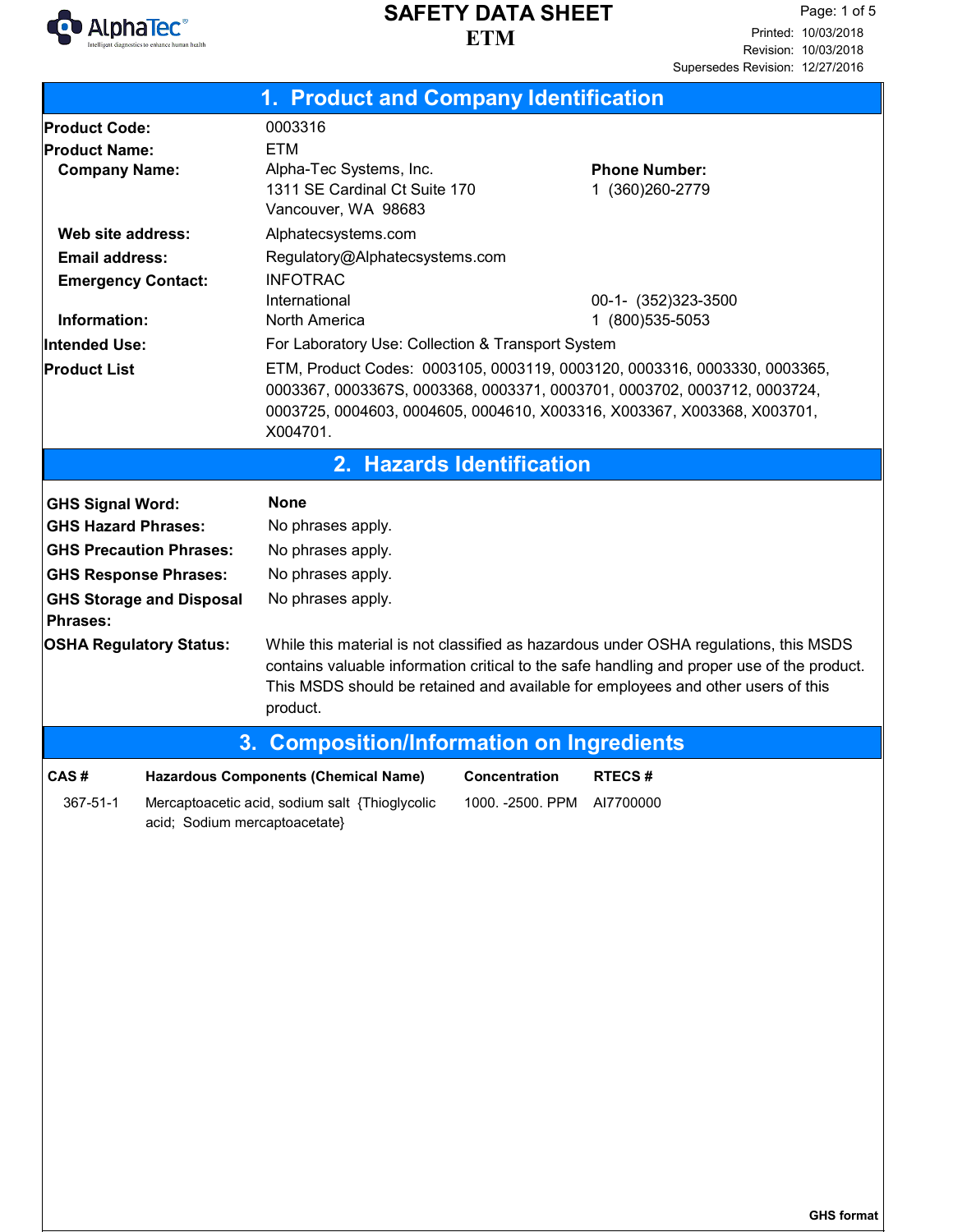

| <b>4. First Aid Measures</b>                                            |                                                                                    |                                                  |                                          |                  |                     |  |
|-------------------------------------------------------------------------|------------------------------------------------------------------------------------|--------------------------------------------------|------------------------------------------|------------------|---------------------|--|
| <b>Emergency and First Aid</b><br>Procedures:                           |                                                                                    | No data available.                               |                                          |                  |                     |  |
| <b>5. Fire Fighting Measures</b>                                        |                                                                                    |                                                  |                                          |                  |                     |  |
| Flash Pt:                                                               |                                                                                    | No data.                                         |                                          |                  |                     |  |
| <b>Explosive Limits:</b>                                                |                                                                                    | LEL: No data.                                    |                                          | UEL: No data.    |                     |  |
| <b>Autoignition Pt:</b>                                                 |                                                                                    | No data.                                         |                                          |                  |                     |  |
|                                                                         |                                                                                    | Suitable Extinguishing Media: No data available. |                                          |                  |                     |  |
| <b>Fire Fighting Instructions:</b>                                      |                                                                                    | No data available.                               |                                          |                  |                     |  |
| <b>Flammable Properties and</b><br>Hazards:                             |                                                                                    | No data available.                               |                                          |                  |                     |  |
| <b>Hazardous Combustion</b><br><b>Products:</b>                         |                                                                                    | No data available.                               |                                          |                  |                     |  |
|                                                                         |                                                                                    |                                                  | <b>6. Accidental Release Measures</b>    |                  |                     |  |
| <b>Steps To Be Taken In Case</b><br>Material Is Released Or<br>Spilled: |                                                                                    | No data available.                               |                                          |                  |                     |  |
|                                                                         |                                                                                    |                                                  | 7. Handling and Storage                  |                  |                     |  |
| Handling:                                                               | <b>Precautions To Be Taken in</b>                                                  | No data available.                               |                                          |                  |                     |  |
|                                                                         |                                                                                    |                                                  | 8. Exposure Controls/Personal Protection |                  |                     |  |
| CAS#                                                                    | <b>Partial Chemical Name</b>                                                       |                                                  | <b>OSHA TWA</b>                          | <b>ACGIH TWA</b> | <b>Other Limits</b> |  |
| 367-51-1                                                                | Mercaptoacetic acid, sodium salt<br>{Thioglycolic acid; Sodium<br>mercaptoacetate} |                                                  | No data.                                 | No data.         | No data.            |  |
| <b>Respiratory Equipment</b><br>(Specify Type):                         |                                                                                    | No data available.                               |                                          |                  |                     |  |
| <b>Eye Protection:</b>                                                  |                                                                                    | No data available.                               |                                          |                  |                     |  |
| <b>Protective Gloves:</b>                                               |                                                                                    | No data available.                               |                                          |                  |                     |  |
| <b>Other Protective Clothing:</b>                                       |                                                                                    | No data available.                               |                                          |                  |                     |  |
| <b>Engineering Controls</b><br>(Ventilation etc.):                      |                                                                                    | No data available.                               |                                          |                  |                     |  |
|                                                                         |                                                                                    |                                                  |                                          |                  |                     |  |
|                                                                         |                                                                                    |                                                  |                                          |                  |                     |  |
|                                                                         |                                                                                    |                                                  |                                          |                  | GHS format          |  |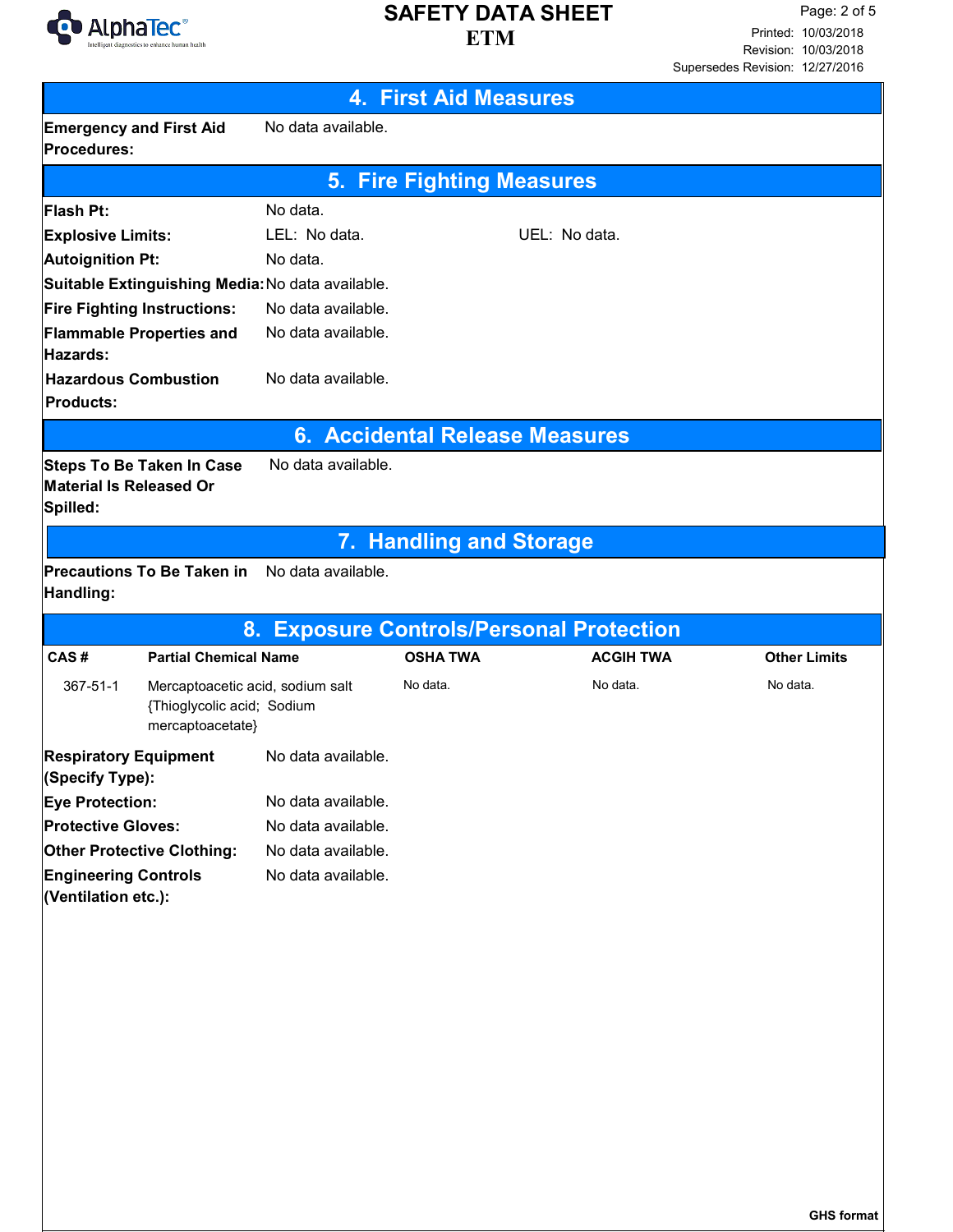

|                                                   | 9. Physical and Chemical Properties  |
|---------------------------------------------------|--------------------------------------|
| <b>Physical States:</b>                           | [X] Liquid<br>[ ] Solid<br>$[$ ] Gas |
| <b>Appearance and Odor:</b>                       | No data available.                   |
| pH:                                               | No data.                             |
| <b>Melting Point:</b>                             | No data.                             |
| <b>Boiling Point:</b>                             | No data.                             |
| Flash Pt:                                         | No data.                             |
| <b>Evaporation Rate:</b>                          | No data.                             |
| Flammability (solid, gas):                        | No data available.                   |
| <b>Explosive Limits:</b>                          | LEL: No data.<br>UEL: No data.       |
| Vapor Pressure (vs. Air or                        | No data.                             |
| $ mm Hg$ :                                        |                                      |
| Vapor Density (vs. Air = 1):                      | No data.                             |
| Specific Gravity (Water = 1):                     | No data.                             |
| <b>Solubility in Water:</b>                       | No data.                             |
| <b>Octanol/Water Partition</b>                    | No data.                             |
| Coefficient:                                      |                                      |
| <b>Autoignition Pt:</b>                           | No data.                             |
| Decomposition Temperature: No data.               |                                      |
| Viscosity:                                        | No data.                             |
|                                                   | <b>10. Stability and Reactivity</b>  |
| Stability:                                        | Unstable [ ]<br>Stable [X]           |
| <b>Conditions To Avoid -</b>                      | No data available.                   |
| Instability:                                      |                                      |
| Incompatibility - Materials To No data available. |                                      |
| Avoid:                                            |                                      |
| Hazardous Decomposition or No data available.     |                                      |
| Byproducts:                                       |                                      |
| Possibility of Hazardous                          | Will occur [ ]<br>Will not occur [X] |
| <b>Reactions:</b>                                 |                                      |
| <b>Conditions To Avoid -</b>                      | No data available.                   |
| <b>Hazardous Reactions:</b>                       |                                      |
|                                                   |                                      |
|                                                   |                                      |
|                                                   |                                      |
|                                                   |                                      |
|                                                   |                                      |
|                                                   |                                      |
|                                                   |                                      |
|                                                   |                                      |
|                                                   |                                      |
|                                                   |                                      |
|                                                   |                                      |
|                                                   |                                      |
|                                                   |                                      |
|                                                   |                                      |
|                                                   |                                      |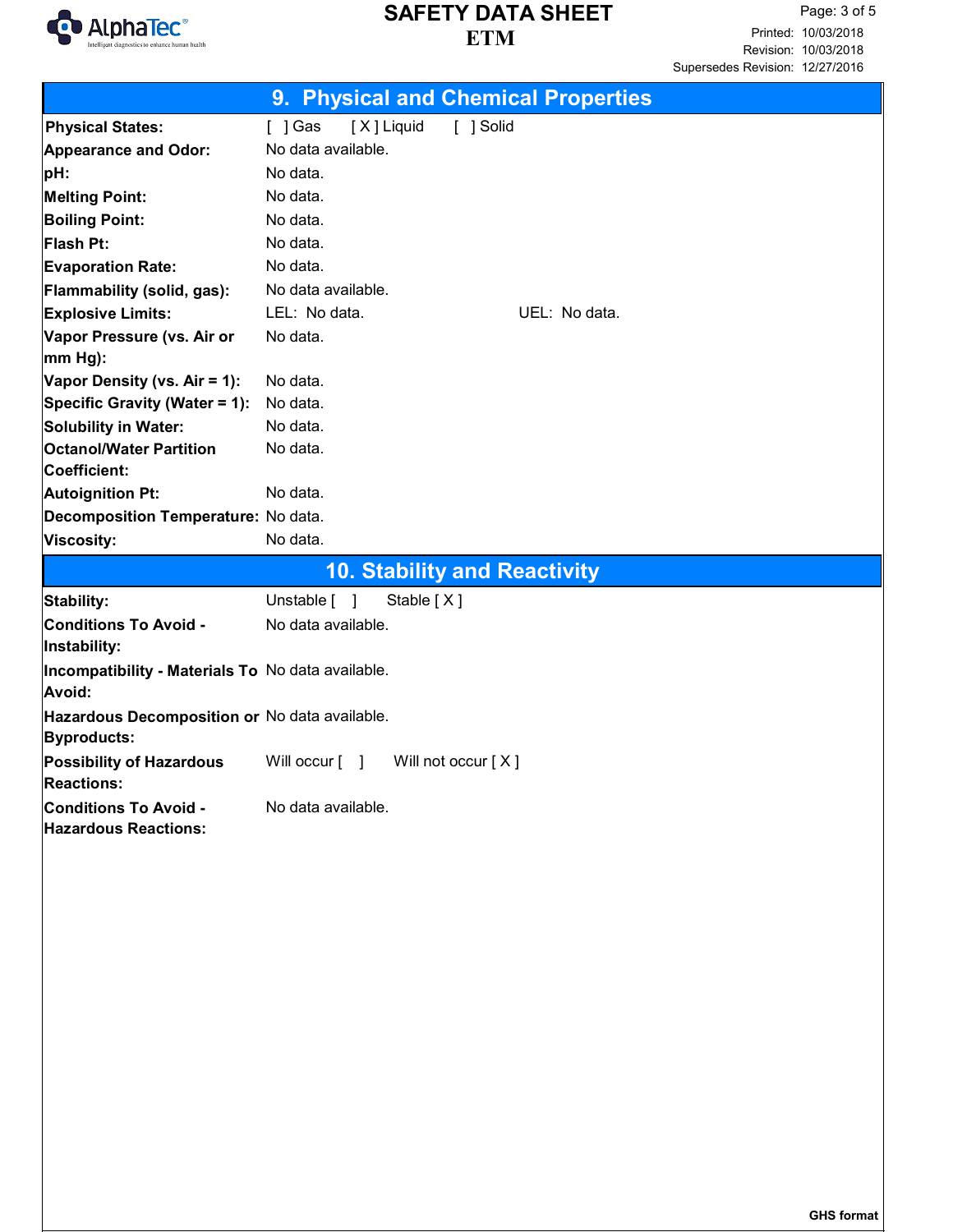

|                                                                                                                                                                                                                    |                                                                                                                                                                                                                                 | <b>11. Toxicological Information</b>                                                                                                                                                                                                                                                                                       |                                  |                                                                                                                                                                                                                                                                                                                                                                                                                                                                                      |                                                                             |
|--------------------------------------------------------------------------------------------------------------------------------------------------------------------------------------------------------------------|---------------------------------------------------------------------------------------------------------------------------------------------------------------------------------------------------------------------------------|----------------------------------------------------------------------------------------------------------------------------------------------------------------------------------------------------------------------------------------------------------------------------------------------------------------------------|----------------------------------|--------------------------------------------------------------------------------------------------------------------------------------------------------------------------------------------------------------------------------------------------------------------------------------------------------------------------------------------------------------------------------------------------------------------------------------------------------------------------------------|-----------------------------------------------------------------------------|
|                                                                                                                                                                                                                    | <b>Toxicological Information:</b>                                                                                                                                                                                               | No data available.                                                                                                                                                                                                                                                                                                         |                                  |                                                                                                                                                                                                                                                                                                                                                                                                                                                                                      |                                                                             |
|                                                                                                                                                                                                                    |                                                                                                                                                                                                                                 | <b>12. Ecological Information</b>                                                                                                                                                                                                                                                                                          |                                  |                                                                                                                                                                                                                                                                                                                                                                                                                                                                                      |                                                                             |
|                                                                                                                                                                                                                    |                                                                                                                                                                                                                                 | No data available.                                                                                                                                                                                                                                                                                                         |                                  |                                                                                                                                                                                                                                                                                                                                                                                                                                                                                      |                                                                             |
|                                                                                                                                                                                                                    |                                                                                                                                                                                                                                 | <b>13. Disposal Considerations</b>                                                                                                                                                                                                                                                                                         |                                  |                                                                                                                                                                                                                                                                                                                                                                                                                                                                                      |                                                                             |
| <b>Waste Disposal Method:</b>                                                                                                                                                                                      |                                                                                                                                                                                                                                 | No data available.                                                                                                                                                                                                                                                                                                         |                                  |                                                                                                                                                                                                                                                                                                                                                                                                                                                                                      |                                                                             |
| <b>14. Transport Information</b>                                                                                                                                                                                   |                                                                                                                                                                                                                                 |                                                                                                                                                                                                                                                                                                                            |                                  |                                                                                                                                                                                                                                                                                                                                                                                                                                                                                      |                                                                             |
| <b>GHS Classification:</b>                                                                                                                                                                                         |                                                                                                                                                                                                                                 | No GHS classifications apply.                                                                                                                                                                                                                                                                                              |                                  |                                                                                                                                                                                                                                                                                                                                                                                                                                                                                      |                                                                             |
|                                                                                                                                                                                                                    | <b>LAND TRANSPORT (US DOT):</b>                                                                                                                                                                                                 |                                                                                                                                                                                                                                                                                                                            |                                  |                                                                                                                                                                                                                                                                                                                                                                                                                                                                                      |                                                                             |
| <b>UN/NA Number:</b><br><b>UN Number:</b>                                                                                                                                                                          | <b>DOT Proper Shipping Name:</b><br><b>DOT Hazard Class:</b><br><b>LAND TRANSPORT (Canadian TDG):</b><br><b>TDG Shipping Name:</b>                                                                                              |                                                                                                                                                                                                                                                                                                                            |                                  |                                                                                                                                                                                                                                                                                                                                                                                                                                                                                      |                                                                             |
|                                                                                                                                                                                                                    | <b>Hazard Class:</b><br><b>TDG Classification:</b>                                                                                                                                                                              |                                                                                                                                                                                                                                                                                                                            |                                  |                                                                                                                                                                                                                                                                                                                                                                                                                                                                                      |                                                                             |
|                                                                                                                                                                                                                    |                                                                                                                                                                                                                                 | <b>15. Regulatory Information</b>                                                                                                                                                                                                                                                                                          |                                  |                                                                                                                                                                                                                                                                                                                                                                                                                                                                                      |                                                                             |
|                                                                                                                                                                                                                    |                                                                                                                                                                                                                                 | EPA SARA (Superfund Amendments and Reauthorization Act of 1986) Lists                                                                                                                                                                                                                                                      |                                  |                                                                                                                                                                                                                                                                                                                                                                                                                                                                                      |                                                                             |
| CAS#<br>367-51-1                                                                                                                                                                                                   | acid; Sodium mercaptoacetate}                                                                                                                                                                                                   | <b>Hazardous Components (Chemical Name)</b><br>Mercaptoacetic acid, sodium salt {Thioglycolic                                                                                                                                                                                                                              | S. 302 (EHS)<br>No               | S. 304 RQ<br>No                                                                                                                                                                                                                                                                                                                                                                                                                                                                      | S. 313 (TRI)<br>No                                                          |
| []Yes [X] No<br>[[ ] Yes [X] No Self-reactive<br>[[ ] Yes [X] No Pyrophoric gas<br> []Yes [X] No<br>[ ] Yes [X] No<br>[ ] Yes [X] No<br>[[] Yes [X] No<br> []Yes [X] No<br> []Yes [X] No<br>[ ] Yes [X] No<br>CAS# | Explosive<br>[[] Yes [X] No Oxidizer (liquid, solid or gas)<br>[ ] Yes [X] No Pyrophoric (liquid or solid)<br>Self-heating<br>Organic peroxide<br>Corrosive to metal<br>Gas under pressure (compressed gas)<br>Combustible Dust | This material meets the EPA 'Hazard Categories' defined for SARA Title III Sections 311/312 as indicated:<br>[ ] Yes [X] No Flammable (gases, aerosols, liquid, or solid)<br>In contact with water emits flammable gas<br>(Physical) Hazard Not Otherwise Classified (HNOC)<br><b>Hazardous Components (Chemical Name)</b> | [ ] Yes [X] No<br>[ ] Yes [X] No | [ ] Yes [X] No Acute toxicity (any route of exposure)<br>[ ] Yes [X] No Skin Corrosion or Irritation<br>[ ] Yes [X] No Serious eye damage or eye irritation<br>[ ] Yes [X] No Respiratory or Skin Sensitization<br>[ ] Yes [X] No Germ cell mutagenicity<br>Carcinogenicity<br>[ ] Yes [X] No Reproductive toxicity<br>[ ] Yes [X] No Aspiration Hazard<br>[ ] Yes [X] No Simple Asphyxiant<br>(Health) Hazard Not Otherwise Classified (HNOC)<br><b>Other US EPA or State Lists</b> | [ ] Yes [X] No Specific target organ toxicity (single or repeated exposure) |
| 367-51-1                                                                                                                                                                                                           |                                                                                                                                                                                                                                 | Mercaptoacetic acid, sodium salt {Thioglycolic                                                                                                                                                                                                                                                                             |                                  |                                                                                                                                                                                                                                                                                                                                                                                                                                                                                      | CA PROP.65: No; MA Oil/HazMat: No; NJ EHS: No; PA HSL:                      |
|                                                                                                                                                                                                                    | acid; Sodium mercaptoacetate}                                                                                                                                                                                                   |                                                                                                                                                                                                                                                                                                                            | No                               |                                                                                                                                                                                                                                                                                                                                                                                                                                                                                      |                                                                             |